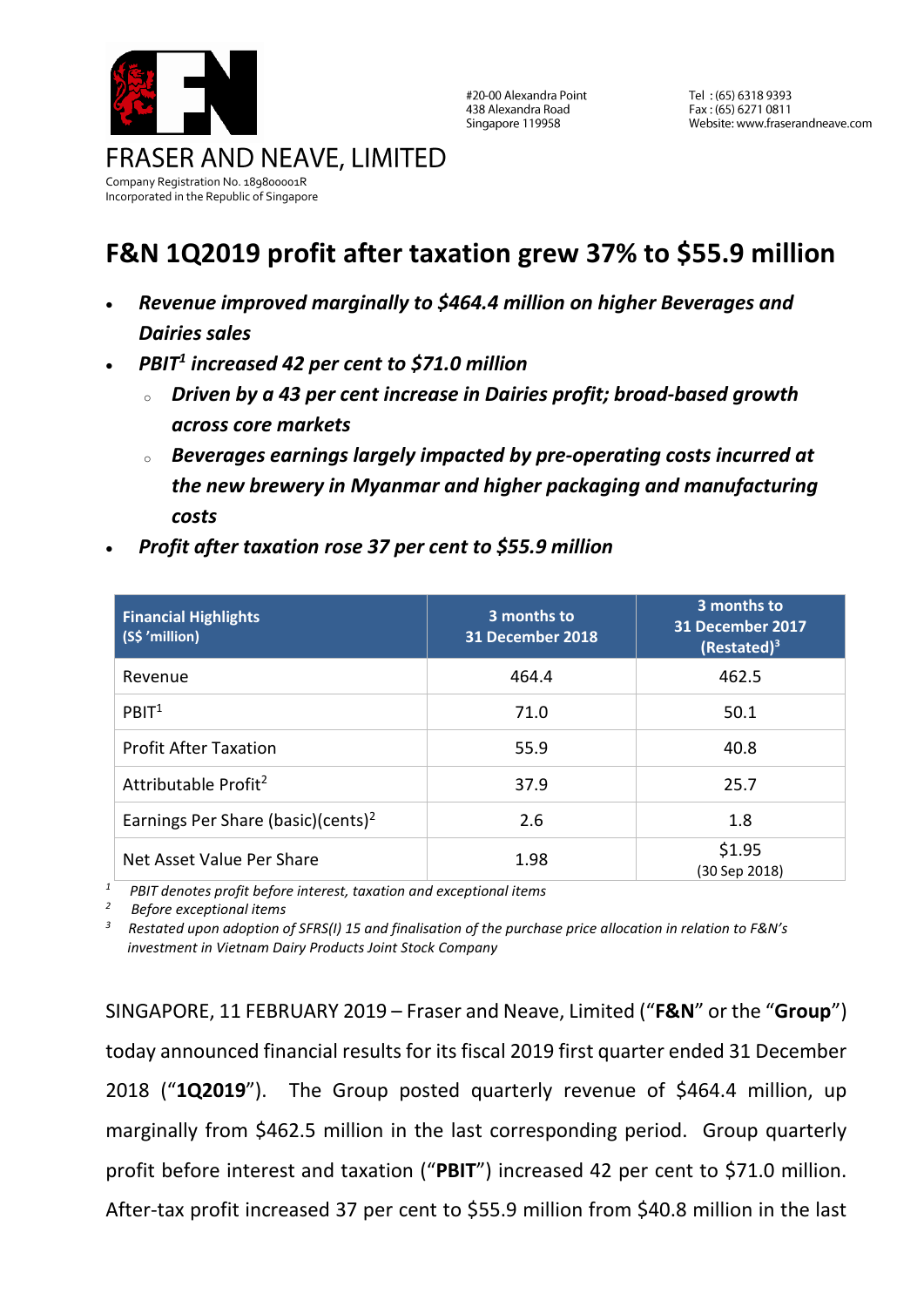corresponding period. The lower after-tax growth was due to higher effective tax rate following the expiration of corporate tax incentive in Thailand.

This quarter, total revenue inched up marginally to \$464.4 million, on higher dairy and soft drinks sales in our core markets of Malaysia, Singapore and Thailand. However, the better performance in Food & Beverage ("**F&B**") was partly offset by lower revenue in Publishing & Printing due to lower print and distribution volume for magazines and timing differences in the publication of business directories.

Despite marginal sales growth, Group 1Q2019 PBIT grew 42 per cent, to \$71.0 million, on the back of a robust performance by Dairies. Dairies 1Q2019 earnings increased 43 per cent to \$72.0 million, up from \$50.2 million in the last corresponding period. Dairies strong performance was underpinned by higher profit contribution from the Group's associate company in Vietnam, Vietnam Dairy Products Joint Stock Company ("**Vinamilk**"), as well as stronger performances in core markets of Malaysia, Singapore and Thailand. Largely supported by lower input costs, Dairies Malaysia and Dairies Thailand profit rose 74 per cent and 31 per cent respectively.

1Q2019 Group PBIT was partly weighed down by weaker Beverages performance which was adversely affected by pre-operating costs associated with the ongoing construction of the greenfield brewery in Myanmar, and higher packaging and manufacturing costs. Consequently, Beverages profit fell from \$1.6 million in the last corresponding period to a loss of \$0.2 million. Excluding the brewery pre-operating costs, Beverages would have recorded a profit of \$1.0 million.

Publishing and Printing 1Q2019 PBIT declined from \$1.7 million in the last corresponding period to \$0.4 million, due largely to the absence of a \$1.1 million one-off gain in the sale of machinery recorded in the last corresponding period.